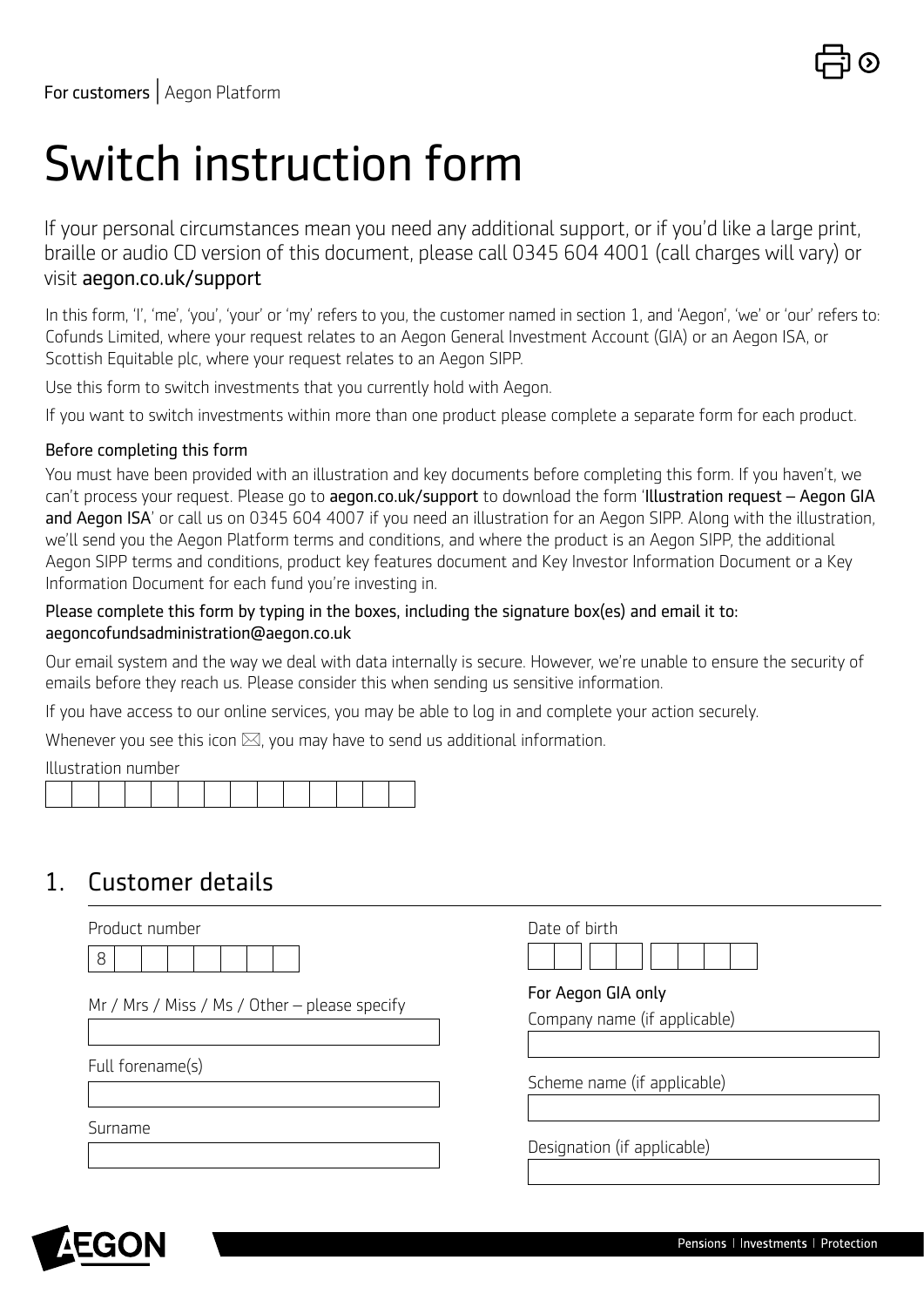#### Was advice given for this application?

 $Yes \t No$ 

Tick this box to confirm that you've had the opportunity to read the product key features, terms and conditions and fund specific information and/or Key Investor Information Documents (KIIDs) relating to your investment.

## 2. Switching details

#### 2.1 Switch out (funds to be sold)

Please tell us in this section the investments you would like to sell from your product detailed in section 1.

| Full investment manager name, investment name and share class | Sedol code<br>(this is  | Amount to be sold<br>(only choose one option) |             |                          |  |
|---------------------------------------------------------------|-------------------------|-----------------------------------------------|-------------|--------------------------|--|
|                                                               | shown in<br>your KIIDs) | All                                           | Cash amount | Whole number<br>of units |  |
|                                                               |                         |                                               | £           |                          |  |
|                                                               |                         |                                               | £           |                          |  |
|                                                               |                         |                                               | £           |                          |  |
|                                                               |                         |                                               | £           |                          |  |
|                                                               |                         |                                               | £           |                          |  |
|                                                               |                         |                                               | £           |                          |  |
|                                                               |                         |                                               | £           |                          |  |
| Product cash facility                                         | n/a                     |                                               | £           |                          |  |
| Total amount                                                  | n/a                     | n/a                                           |             |                          |  |

#### 2.2 Switch in (funds to be bought)

The investment choices you make can be applied to all future single payments and transfers in this product. Use the investment choices below as my new default investment selection for all future single payments and transfers in this product.

| Full investment manager name, investment name and share class | Sedol code<br>(this is<br>shown in<br>your KIIDs) | Percentage    |
|---------------------------------------------------------------|---------------------------------------------------|---------------|
|                                                               |                                                   | $\frac{0}{0}$ |
|                                                               |                                                   | $\frac{0}{0}$ |
|                                                               |                                                   | $\frac{0}{0}$ |
|                                                               |                                                   | $\frac{0}{0}$ |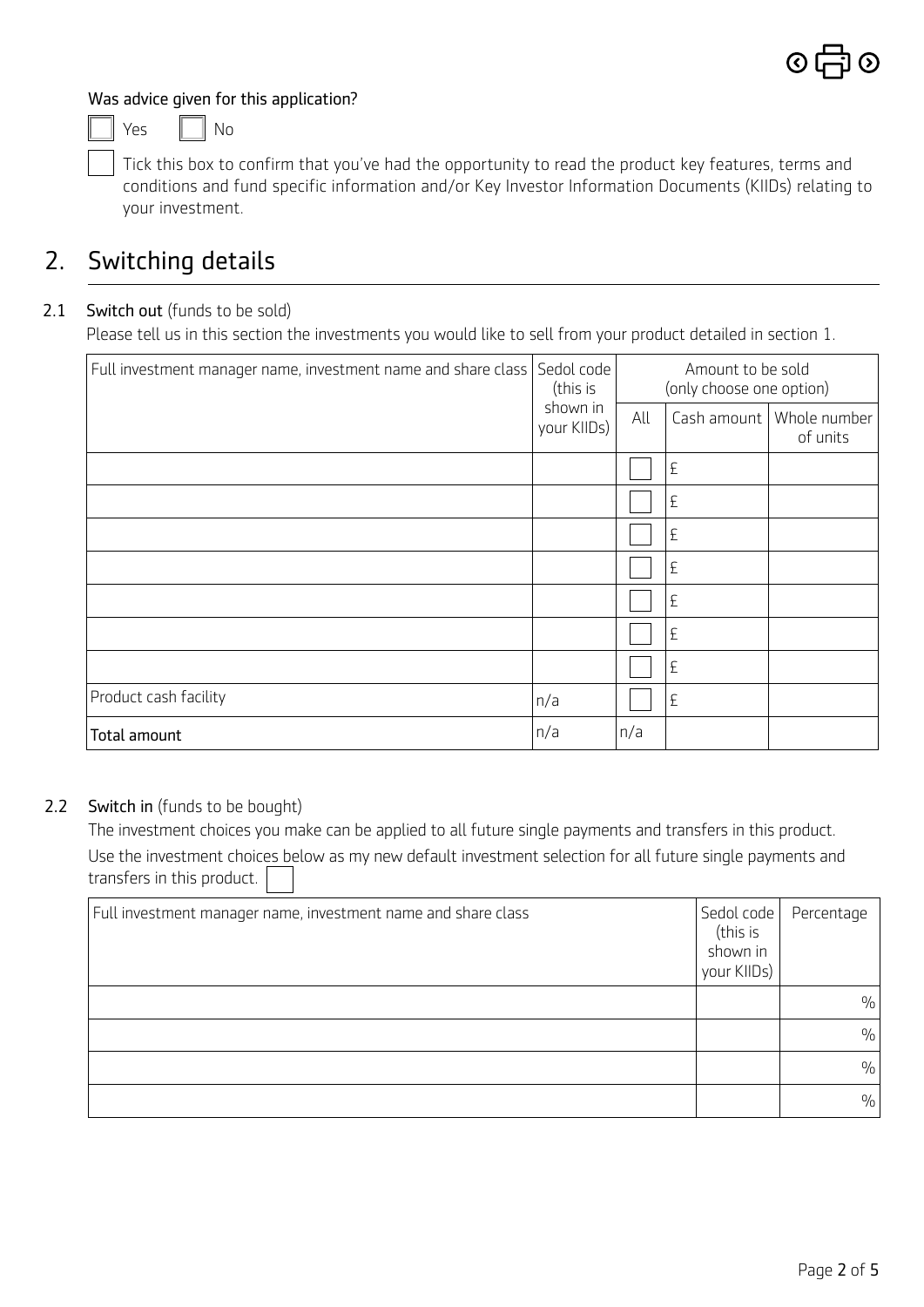## 2. Switching details – (continued)

|                       |     | $\%$          |
|-----------------------|-----|---------------|
|                       |     | $\%$          |
|                       |     | $\frac{0}{0}$ |
| Product cash facility | n/a | $\frac{0}{0}$ |
| Total amount          | n/a | $\frac{0}{0}$ |

If you're currently making regular payments into this product these will continue to be invested in line with your current investment instructions for regular payments. If you want to change how they are invested, please complete the relevant regular payments amendment form available from the Aegon website.

If you need more room to list additional investments please provide the information on a separate sheet of paper in the format above, sign and date it and attach it to this form. Any missing information may result in a delay to your switch.

I've included a separate list of investments with this form

### 3. Investment income options

If you have selected income generating investments in section 2, this section lets you choose how any income distributions paid from those investments should be dealt with when we receive them from the investment provider. We'll apply your selection to all income generating investments you hold within the product detailed in section 1.

If you wish to take consolidated natural income and you're currently taking regular withdrawals, please select 'consolidated natural income' below and we'll cancel your existing regular withdrawals.

Please tick one of the following options:

Reinvest in fund (default) – reinvest any income received back into the same investment.

Leave in cash – pay any income into the product's cash facility.

**Consolidated natural income (this option is not available for an Aegon SIPP)** – pay any income received to your nominated bank account as a monthly payment. (Complete section 4 to nominate a bank account)

If you've chosen 'consolidated natural income', this will count as a withdrawal from your Aegon ISA.

Consolidated Natural Income will only be paid for a month if the amount to be paid is £2.50 or more, otherwise the money will be held until further distributions are received that takes the payment due above £2.50 and will be paid at the next monthly payment due date.

If your instruction relates to your Aegon ISA, please note that the flexible ISA subscription rules introduced on 6 April 2016 don't apply to the Aegon ISA. This means if you make a withdrawal from this ISA you won't be able to replace it without it counting against your annual ISA allowance.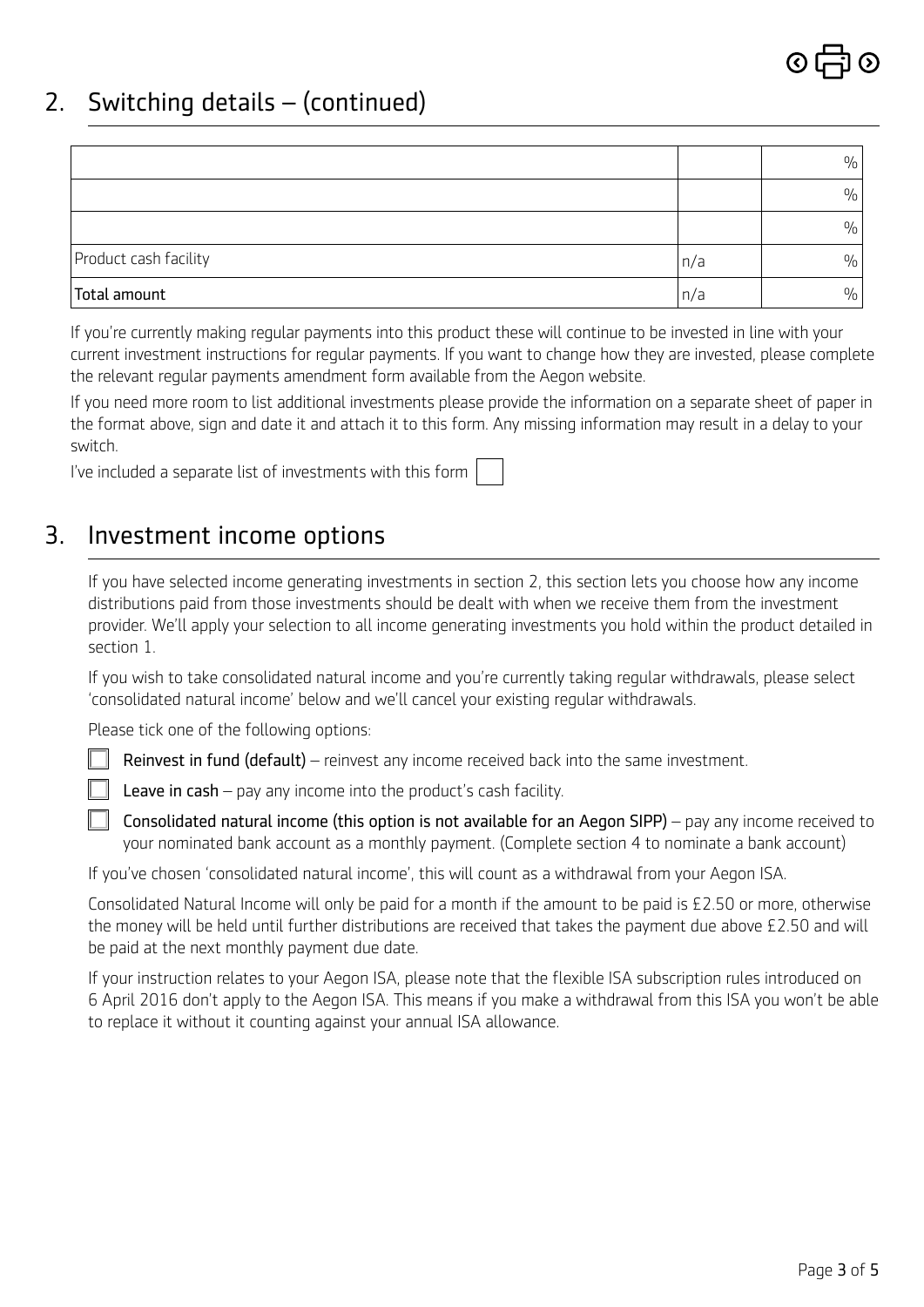

## 4. Bank details for payments out of investment income

Please provide details of the bank/building society account your consolidated natural income is to be paid to. Payments can only be made to a personal account in your name.

If this is the first payment to your nominated bank account, you may need to give us a certified copy of your bank statement and driving licence (as proof of signature). We'll contact you if we need this.

| Name of Bank/Building society |  |  |  |  |  |  |
|-------------------------------|--|--|--|--|--|--|
| Branch sort code              |  |  |  |  |  |  |
| Bank/Building account number  |  |  |  |  |  |  |

Building society roll number (if applicable)

Payments to building society accounts may take up to 10 days longer than payments to bank accounts

Account name

## 5. How we'll carry out your linked switch instruction

When we receive your linked switch instruction to sell one or more investments and use the sale proceeds to purchase other investments within your product detailed in section 1, we'll:

Initiate your sale instruction – we'll do this, when we receive your clear and fully complete switch instruction, in line with our usual provisions for carrying out sale instructions as described in the Aegon Platform terms and conditions.

Initiate your purchase instruction – we'll do this when we receive confirmation of the sale price(s) from all of the investment providers in respect of the associated sale transaction(s). We will not wait for the cleared sale fund proceeds to be received into the cash facility of your product in order to proceed with the purchase transaction. If there is available cash in the cash facility to settle the purchase transactions, this cash will be used first. We will only pre-fund the purchase transactions where there is not enough cash in the cash facility to pay for the purchase in full (and then only to the extent needed to fund the shortfall between the available cash and the cost of the purchase transactions). Where we do not offer pre-funded switching, we'll do this when we receive settlement of all of the associated sale transaction(s).

Notify you in the event that we don't subsequently receive sale proceeds from any investment provider in relation to the switch within 14 days of the sale transaction. You can then choose how you want to pay for the shortfall in the cost to purchase your chosen investments.

Once a linked switch instruction is submitted, it's irrevocable and cannot be cancelled.

If you switch your investments, any rebalancing instructions in place will cease to apply.